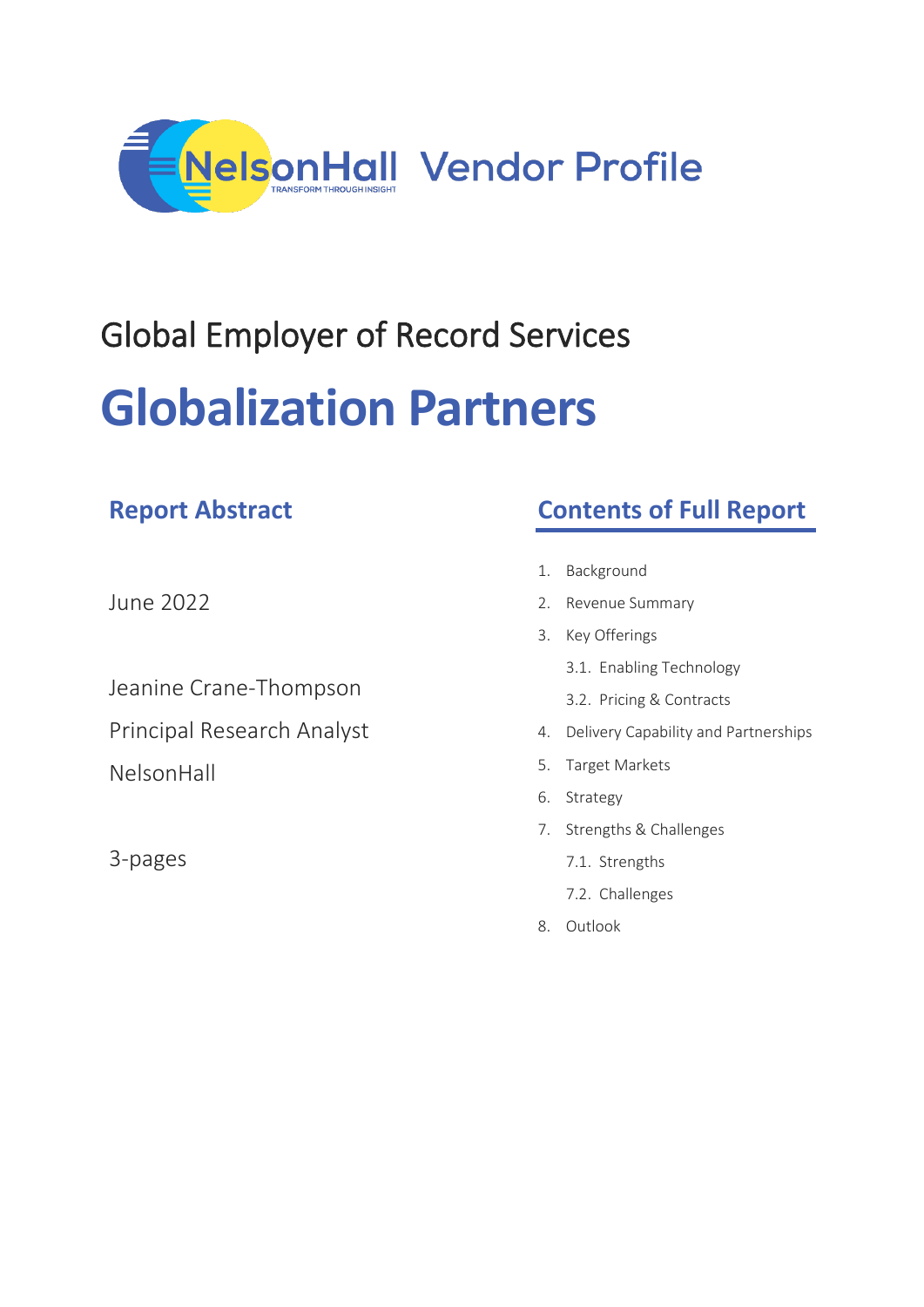

## **Who Is This Vendor Assessment For?**

NelsonHall's Global Employer of Record Services profile on Globalization Partners is a comprehensive assessment of the company's offerings and capabilities, designed for:

- Sourcing managers monitoring the capabilities of existing suppliers of employer of record services and identifying vendor suitability for RFPs
- Vendor marketing, sales, and business managers looking to benchmark themselves against their peers
- Financial analysts and investors specializing in the employer of record sector.

## **Key Findings & Highlights**

This NelsonHall vendor assessment analyzes Globalization Partners' offerings and capabilities as a provider of global employer of record services.

Globalization Partners is a global employer of record service provider headquartered in Boston, Massachusetts. The company offers complete HR and HR technology services, including onboarding, tax, compliance, payroll, and legal services. They provide a full-stack global employment platform for customers and workers that supports ~187 countries and ~180 currencies.

The company was founded in 2012 by current Executive Chair Nicole Sahin after identifying opportunities to support organizations seeking support in navigating the complexities of global expansion and staffing activities. Globalization Partners established its initial global legal infrastructure and engaged its first client in 2013. By 2015, the company had established legal entities on three continents and secured over 100 customers.

In 2016, to support its global employer of record offering and continued growth, it launched its proprietary technology solution, Global Employment Platform™, which it continues to leverage and develop through ongoing annual investment and roadmap initiatives. The company was also ranked #6 in the 2016 Inc. Magazine, *Fastest Growing Companies in America*.

Since its inception, Globalization Partners has raised total equity funding of ~\$350m over two rounds. In February 2020, the company announced it had closed on a \$150m minority equity investment managed by Wincove Private Holdings and TDR Capital to support continued global expansion, Global Employment Platform™ enhancements, sales, and client services. Following this round of funding, the company valuation was ~\$600m. In January 2022, the company received a \$200m minority equity investment from Vista Credit Partners (VCP) for further global expansion. Following its most recent funding round in January 2022, the company valuation was \$4.2b.

Globalization Partners provides EOR services for  $\sim$ 1,330 clients and  $\sim$ 5,830 active workers across  $\sim$ 187 countries through its ~100 legal entities and ~400 in-country partners.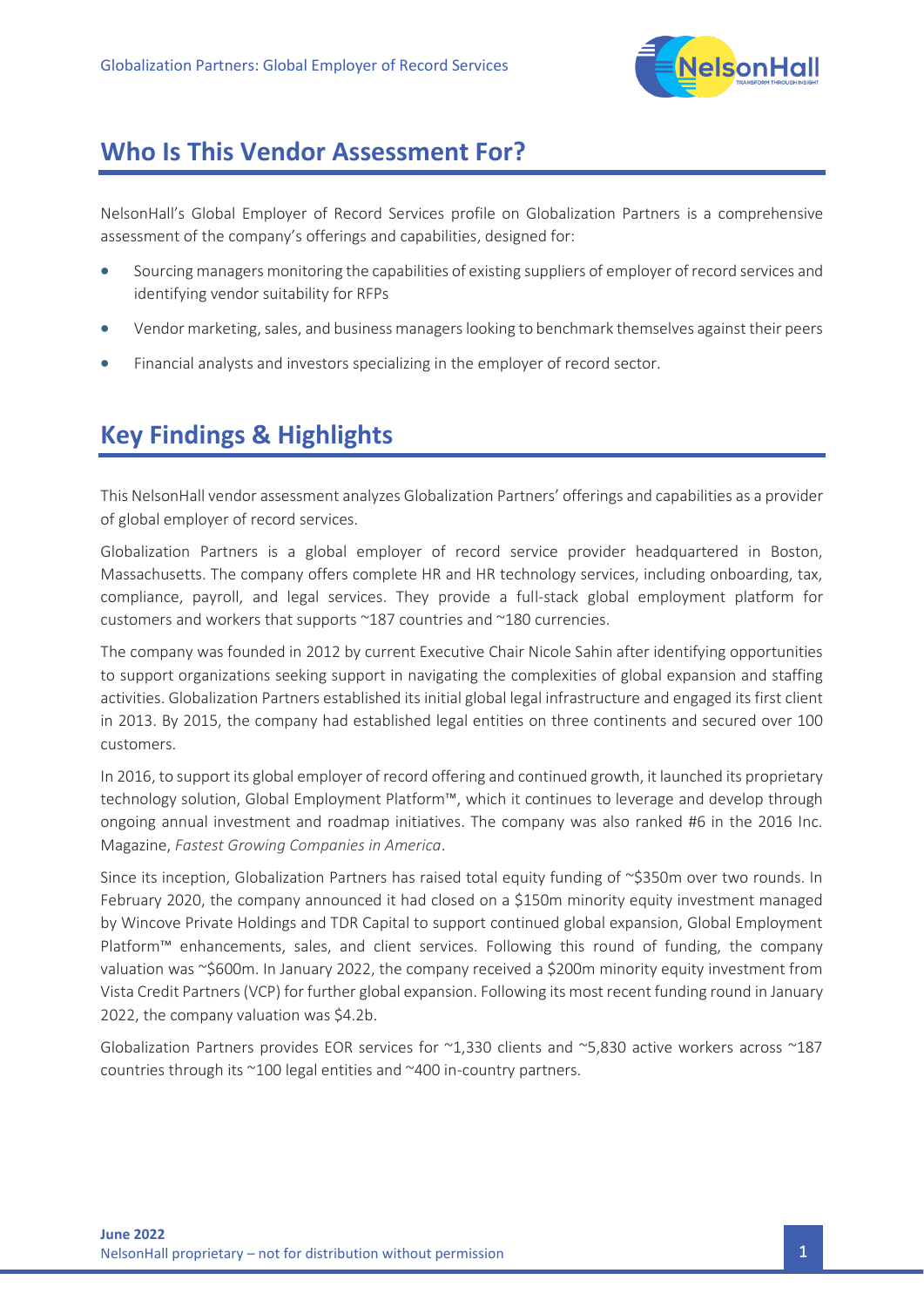

## **Scope of the Report**

The report provides a comprehensive and objective analysis of Globalization Partners' global employer of record service offerings and capabilities, and market and financial strengths, including:

- Identification of the company's strategy, emphasis, and new developments
- Analysis of the company's strengths, weaknesses, and outlook
- Revenue estimates
- Analysis of the profile of the company's customer base, including the company's targeting strategy and examples of current contracts
- Analysis of the company's offerings and key service components
- Analysis of the company's delivery organization, including delivery locations.

# **Global Employer of Record Services Vendor Assessments are also available for:**

Acumen International Atlas, formerly Elements Global Services CXC Global Mauve Group Mercans Neeyamo Omnipresent Papaya Global Remote Safeguard Global Velocity Global